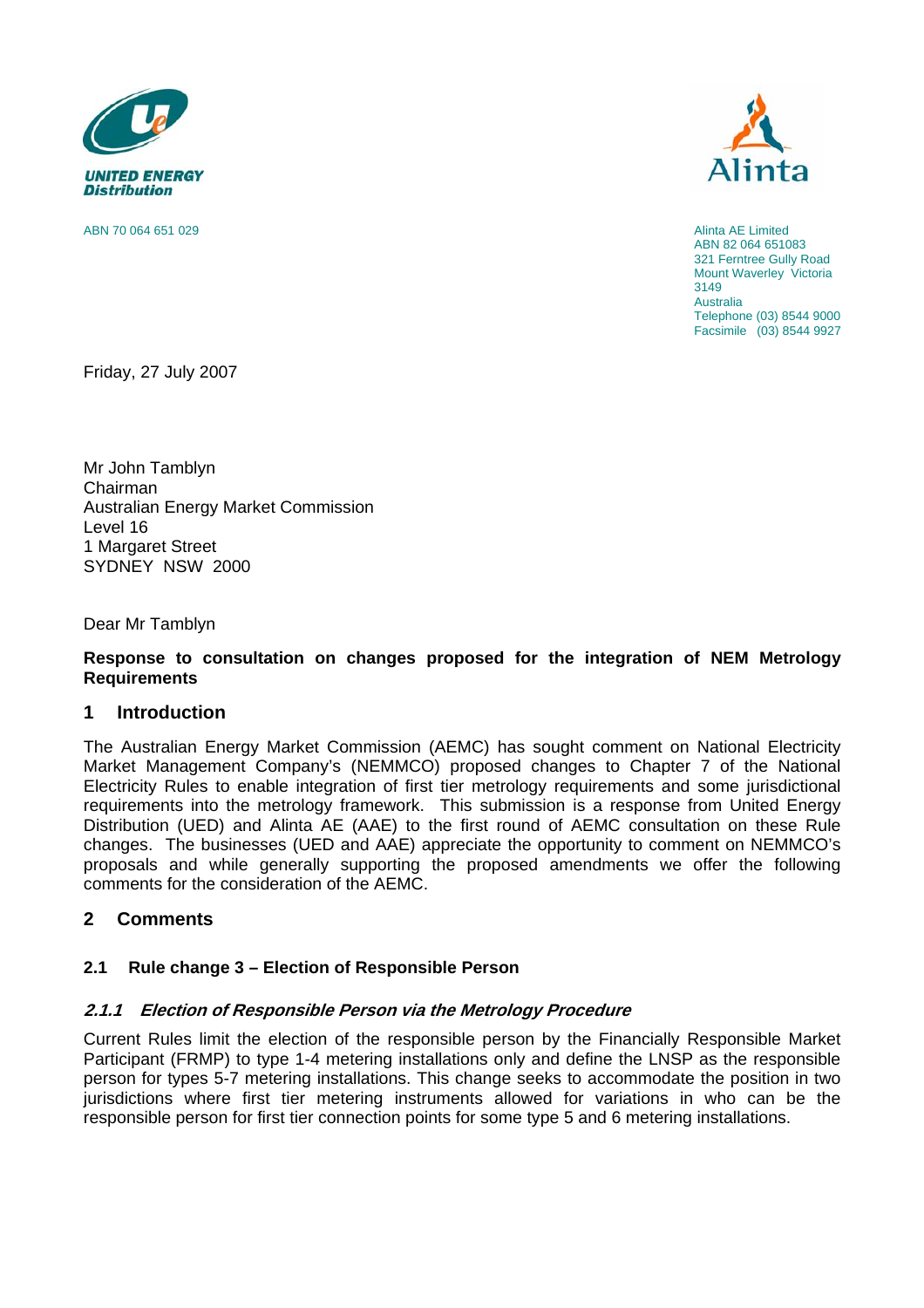To facilitate the above, Clause 7.2.2 (a) (2) and 7.2.2 (b) have been amended and a new clause 7.2.3 (i) has been introduced. The businesses are concerned that the changes as drafted provides for the Metrology Procedure to specify where responsibility lies for  $1<sup>st</sup>$  tier metering installations without any limitations or constraints. The businesses consider that the Rules, rather than the Metrology Procedure, are the appropriate instrument in which responsibility for metering installations should be specified. A grandfathering approach could be used to cater for any existing situations where the responsible person role has been elected based on the existing jurisdictional arrangements for  $1<sup>st</sup>$  tier metering installations - similar to that adopted in S7.2.1 (c). This is preferred over preserving the existing jurisdictional decisions for  $1<sup>st</sup>$  tier metering which are inconsistent with the Rules.

UED and AAE recommend the following:

- removing Clause 7.2.2 (a) (2),
- deleting the words "or in accordance with the metrology procedure for  $1<sup>st</sup>$  tier loads" from 7.2.2 (b)
- removing Clause 7.2.3 (i), and
- adding a new clause to grandfather existing sites as 7.2.2 (c).

Our suggested drafting for clause 7.2.2(c) is shown below.

"*Where a market participant is the responsible person for a first tier load with a type 5 or a type 6 metering installation that was commissioned prior to 1 Jan 2008 and complied with the applicable jurisdictional instruments at this date, the Market Participant may elect to remain the responsible person for these type 5 and type 6 metering installations."* 

# **2.1.2 Consistent Phrasing Recommended**

Should the current drafting be retained in 7.2.2 (b), UED and AAE suggest that the words "another type of *metering installation*" be inserted in 7.2.2(b) after the word 'or' to align with the phrasing adopted in 7.2.2 (a) (2).

# **2.1.3 Joint Metering Installations**

The businesses also query the need for the additional words "subject to clause 7.2.4" proposed to be added to 7.2.2 (a) and 7.2.3(a). Clause 7.2.2 sets out that the Market Participant may elect to be the responsible person for certain meter types and Clause 7.2.3 sets out the responsibilities of the LNSP and these should not be subject to arrangements agreed by, or imposed upon, other market participants. The businesses suggest that the words be deleted in at least Clause 7.2.3 (a) as Clause 7.2.4 should not alter the LNSPs responsibilities outlined in 7.2.3.

# **2.2 Rule change 4 – Additional facilities**

The proposed clause 7.2.3(j) recognises jurisdictional arrangements that allow a market participant to facilitate the provision of 'value added services' to end-use customers through the LNSP where the LNSP is the responsible person for the metering installation.

For clarity the businesses suggest that the words "for the *Local Network Service Provider"* be added after the word 'request' in line 3 of 7.2.3(j).

# **2.3 Rule change 6 – Management of losses**

This change seeks to achieve a common approach to the management of losses between the connection point and metering point by incorporating some jurisdictional requirements in addition to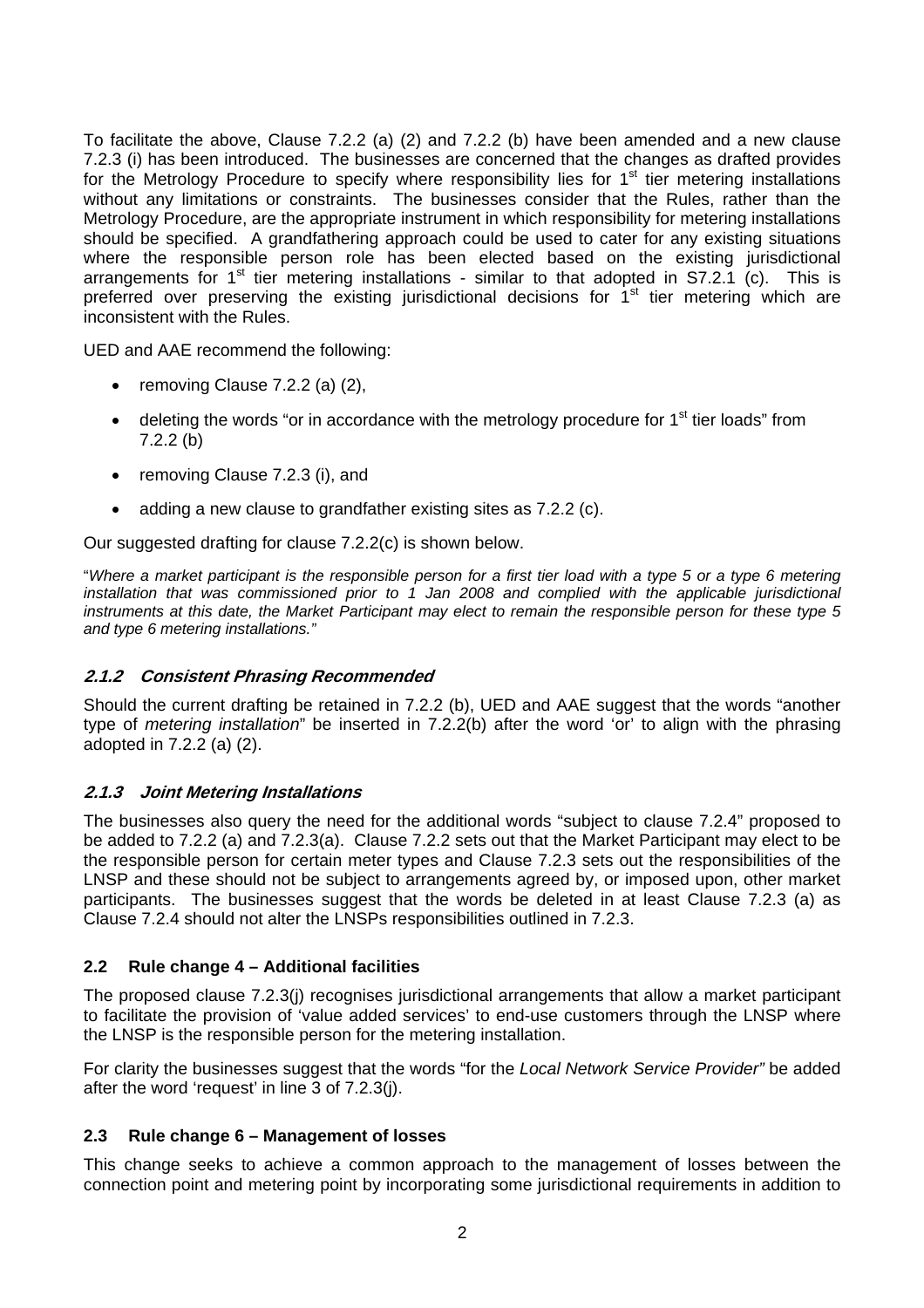current requirements under the Rules. NEMMCO suggests that the changes are consistent with current industry practice and clarify the party responsible for the management and adjustment of such losses. However the change to clause 7.3.2(b) introduces a level of materiality not previously stated.

The application of these provisions should be limited to larger customers where the distance between the connection point and the metering point is substantial and where losses may be an issue. The businesses are concerned that a strict interpretation of the current change proposal could lead to requests for a wider application of the requirements, even in residential installations where the distance between the connection point and the metering point may be substantial. Currently such energy losses are smeared across all customers as part of the average distribution loss factors. The proposed change is unlikely to be cost effective.

Rather than specifying a level of materiality, the businesses believe the current approach of absorbing losses into the average distribution loss factors, except for larger customers, is a more cost efficient approach for participants and customers. We suggest that sub-clause 7.3.2(bc) be deleted and the references to material within the balance of 7.3.2 be deleted (3 instances).

Further, any requests by a Market Participant under clause (ba) will involve a site visit and measurements to enable the technical calculations to be undertaken to determine the losses. The responsible person should be able to recover the costs incurred in fulfilling the Market Participants request under clause (ba), this would also provide an appropriate cost-benefit discipline on the activity in a similar manner to that proposed in Clause 7.11.2 (ae).

# **2.4 Rule Change 14 – Security Seals**

This rule change proposes stronger harmonised obligations in relation to security seals to replace diverse jurisdictional requirements.

Clause 7.11.2 (ae) refers to the cost of replacing a seal to be borne by the *Registered Participant* if the seal was broken by its customer. The reference to *Registered Participant* covers both a *Market Participant* and a *DNSP*. We suggest that the clause be amended to refer to a *Market Participant* who has the relationship with the end use customer.

# **2.5 Rule change 15 – Type 7 metering installations**

This change seeks to incorporate a framework for determining connection points that may be unmetered based on the principles applied in the metrology procedure and jurisdictional metering instruments (for the first tier). It also seeks to clarify NEMMCO's role in determining which connection points qualify as type 7 metering installations in the NEM and address the criteria under which a connection point can be type 7.

What is unclear from the wording as proposed is whether NEMMCO will be required to vet and approve individual new/variations of type 7 installations or are they going to set the principals as set out in (a) and (b) of Item 5 of Schedule 7.2.3 and leave it to the market to manage the installations within those principles. The businesses understand that NEMMCO is currently in the process of making a submission to the MRG on these matters.

# **2.6 Rule Change 16 – Data Validation, Substitution and Estimation**

The proposed Rule change enables all the data validation, substitution and estimation processes and algorithms to be incorporated into a single area under the NEM metrology procedure. This allows a more efficient consultation process and ensures that type 4 and type 5 processes remain aligned.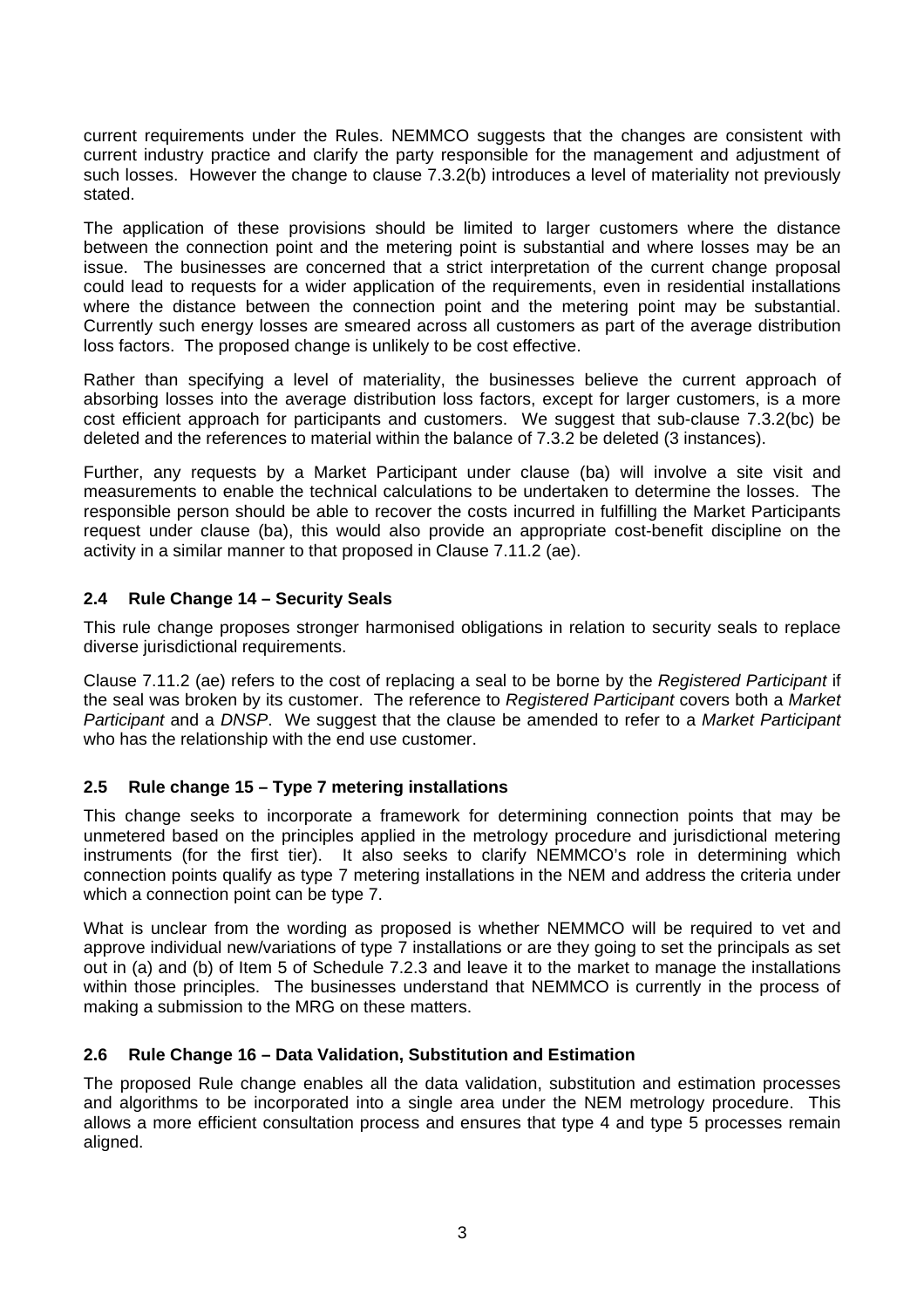Clause 7.14.1 (c) (7) (ii) requires the metrology procedure to include data estimation for the purposes of rule 7.11. We suggest that the clause be redrafted to refer to Clause 7.11.1 the metering data section of Clause 7.11.

# **2.6.1 Editorial changes**

A number of suggested editorial changes are set out in the attachment.

Should wish to discuss any aspect of this submission, please feel free to contact me on

(03) 8544 9447.

Yours faithfully

#### **Verity Watson**

Market Relation & Government Relations Manager